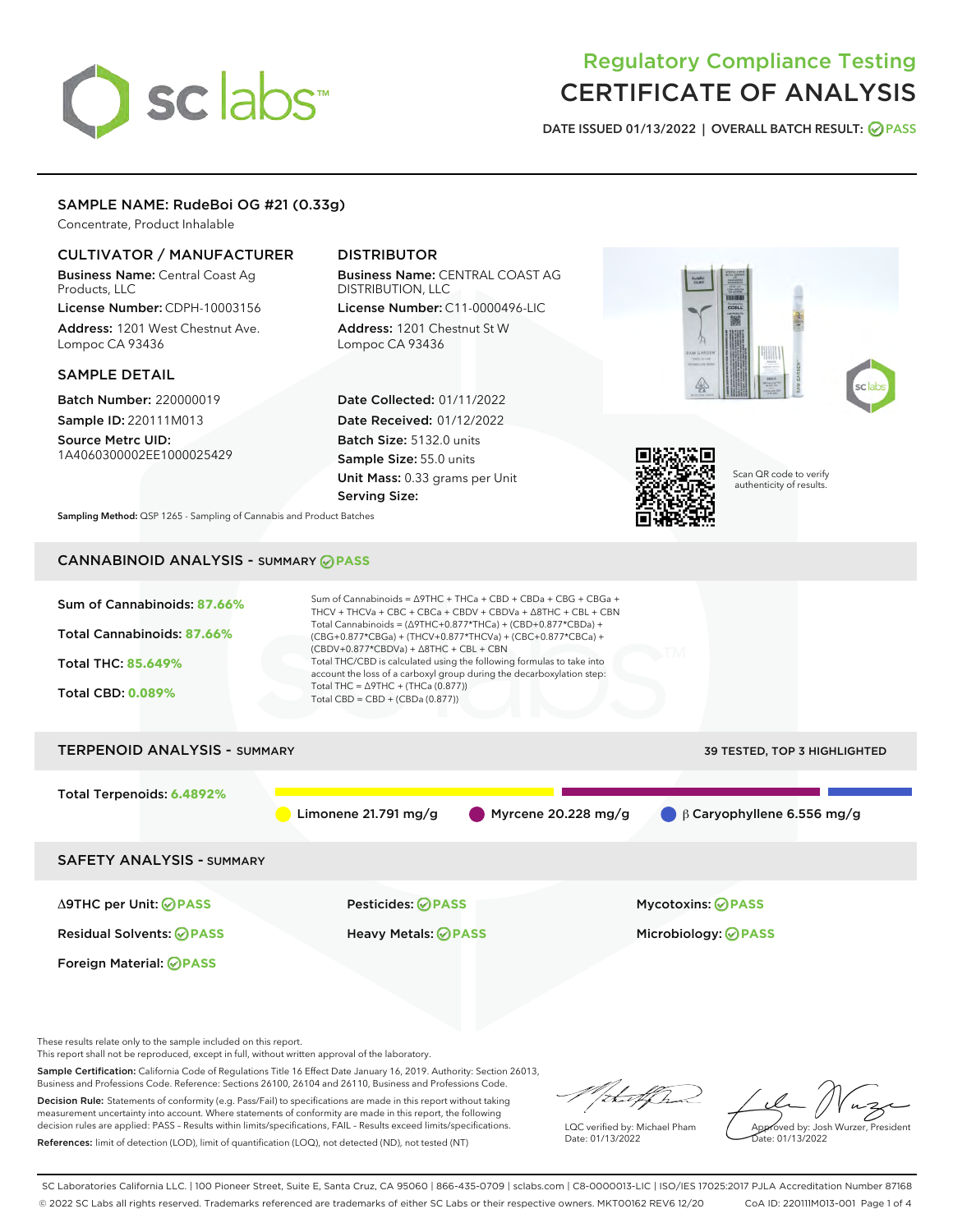



RUDEBOI OG #21 (0.33G) | DATE ISSUED 01/13/2022 | OVERALL BATCH RESULT: @ PASS

#### CANNABINOID TEST RESULTS - 01/12/2022 2 PASS

Tested by high-performance liquid chromatography with diode-array detection (HPLC-DAD). **Method:** QSP 1157 - Analysis of Cannabinoids by HPLC-DAD

#### TOTAL CANNABINOIDS: **87.66%**

Total Cannabinoids (Total THC) + (Total CBD) + (Total CBG) + (Total THCV) + (Total CBC) + (Total CBDV) + ∆8THC + CBL + CBN

TOTAL THC: **85.649%** Total THC (∆9THC+0.877\*THCa)

TOTAL CBD: **0.089%**

Total CBD (CBD+0.877\*CBDa)

TOTAL CBG: 1.529% Total CBG (CBG+0.877\*CBGa)

TOTAL THCV: 0.29% Total THCV (THCV+0.877\*THCVa)

TOTAL CBC: ND Total CBC (CBC+0.877\*CBCa)

TOTAL CBDV: ND Total CBDV (CBDV+0.877\*CBDVa)

| <b>COMPOUND</b>  | LOD/LOQ<br>(mg/g)          | <b>MEASUREMENT</b><br><b>UNCERTAINTY</b><br>(mg/g) | <b>RESULT</b><br>(mg/g) | <b>RESULT</b><br>(%) |
|------------------|----------------------------|----------------------------------------------------|-------------------------|----------------------|
| <b>A9THC</b>     | 0.06/0.26                  | ±29.463                                            | 856.49                  | 85.649               |
| <b>CBG</b>       | 0.06/0.19                  | ±0.602                                             | 15.29                   | 1.529                |
| <b>THCV</b>      | 0.1/0.2                    | ±0.14                                              | 2.9                     | 0.29                 |
| <b>CBN</b>       | 0.1/0.3                    | ±0.07                                              | 1.0                     | 0.10                 |
| <b>CBD</b>       | 0.07/0.29                  | ±0.041                                             | 0.89                    | 0.089                |
| $\triangle$ 8THC | 0.1 / 0.4                  | N/A                                                | <b>ND</b>               | <b>ND</b>            |
| <b>THCa</b>      | 0.05/0.14                  | N/A                                                | <b>ND</b>               | <b>ND</b>            |
| <b>THCVa</b>     | 0.07/0.20                  | N/A                                                | <b>ND</b>               | <b>ND</b>            |
| <b>CBDa</b>      | 0.02/0.19                  | N/A                                                | <b>ND</b>               | <b>ND</b>            |
| <b>CBDV</b>      | 0.04/0.15                  | N/A                                                | <b>ND</b>               | <b>ND</b>            |
| <b>CBDVa</b>     | 0.03/0.53                  | N/A                                                | <b>ND</b>               | <b>ND</b>            |
| <b>CBGa</b>      | 0.1 / 0.2                  | N/A                                                | <b>ND</b>               | <b>ND</b>            |
| <b>CBL</b>       | 0.06 / 0.24                | N/A                                                | <b>ND</b>               | <b>ND</b>            |
| <b>CBC</b>       | 0.2 / 0.5                  | N/A                                                | <b>ND</b>               | <b>ND</b>            |
| <b>CBCa</b>      | 0.07/0.28                  | N/A                                                | <b>ND</b>               | <b>ND</b>            |
|                  | <b>SUM OF CANNABINOIDS</b> |                                                    | 876.6 mg/g              | 87.66%               |

#### **UNIT MASS: 0.33 grams per Unit**

| ∆9THC per Unit                        | 1100 per-package limit | 282.64 mg/unit | <b>PASS</b> |
|---------------------------------------|------------------------|----------------|-------------|
| <b>Total THC per Unit</b>             |                        | 282.64 mg/unit |             |
| <b>CBD</b> per Unit                   |                        | $0.29$ mg/unit |             |
| <b>Total CBD per Unit</b>             |                        | $0.29$ mg/unit |             |
| Sum of Cannabinoids<br>per Unit       |                        | 289.3 mg/unit  |             |
| <b>Total Cannabinoids</b><br>per Unit |                        | 289.3 mg/unit  |             |

| <b>COMPOUND</b>         | LOD/LOQ<br>(mg/g) | <b>MEASUREMENT</b><br><b>UNCERTAINTY</b><br>(mg/g) | <b>RESULT</b><br>(mg/g)                         | <b>RESULT</b><br>(%) |
|-------------------------|-------------------|----------------------------------------------------|-------------------------------------------------|----------------------|
| Limonene                | 0.005 / 0.016     | ±0.3116                                            | 21.791                                          | 2.1791               |
| <b>Myrcene</b>          | 0.008 / 0.025     | ±0.2609                                            | 20.228                                          | 2.0228               |
| $\upbeta$ Caryophyllene | 0.004 / 0.012     | ±0.2334                                            | 6.556                                           | 0.6556               |
| $\beta$ Pinene          | 0.004 / 0.014     | ±0.0339                                            | 2.947                                           | 0.2947               |
| Linalool                | 0.009 / 0.032     | ±0.1096                                            | 2.884                                           | 0.2884               |
| Terpinolene             | 0.008 / 0.026     | ±0.0485                                            | 2.365                                           | 0.2365               |
| $\alpha$ Pinene         | 0.005 / 0.017     | ±0.0199                                            | 2.311                                           | 0.2311               |
| Ocimene                 | 0.011 / 0.038     | ±0.0486                                            | 1.513                                           | 0.1513               |
| $\alpha$ Humulene       | 0.009 / 0.029     | ±0.0460                                            | 1.432                                           | 0.1432               |
| Fenchol                 | 0.010 / 0.034     | ±0.0407                                            | 1.052                                           | 0.1052               |
| Terpineol               | 0.016 / 0.055     | ±0.0300                                            | 0.489                                           | 0.0489               |
| Camphene                | 0.005 / 0.015     | ±0.0042                                            | 0.368                                           | 0.0368               |
| trans-ß-Farnesene       | 0.008 / 0.025     | ±0.0099                                            | 0.278                                           | 0.0278               |
| <b>Borneol</b>          | 0.005 / 0.016     | ±0.0071                                            | 0.170                                           | 0.0170               |
| $\alpha$ Phellandrene   | 0.006 / 0.020     | ±0.0013                                            | 0.096                                           | 0.0096               |
| $\alpha$ Terpinene      | 0.005 / 0.017     | ±0.0012                                            | 0.078                                           | 0.0078               |
| Fenchone                | 0.009 / 0.028     | ±0.0022                                            | 0.076                                           | 0.0076               |
| $\gamma$ Terpinene      | 0.006 / 0.018     | ±0.0012                                            | 0.072                                           | 0.0072               |
| 3 Carene                | 0.005 / 0.018     | ±0.0009                                            | 0.062                                           | 0.0062               |
| $\alpha$ Bisabolol      | 0.008 / 0.026     | ±0.0029                                            | 0.054                                           | 0.0054               |
| Nerolidol               | 0.009 / 0.028     | ±0.0026                                            | 0.041                                           | 0.0041               |
| Citronellol             | 0.003 / 0.010     | ±0.0008                                            | 0.016                                           | 0.0016               |
| Geraniol                | 0.002 / 0.007     | ±0.0006                                            | 0.013                                           | 0.0013               |
| Sabinene                | 0.004 / 0.014     | N/A                                                | <loq< th=""><th><loq< th=""></loq<></th></loq<> | <loq< th=""></loq<>  |
| p-Cymene                | 0.005 / 0.016     | N/A                                                | <loq< th=""><th><loq< th=""></loq<></th></loq<> | <loq< th=""></loq<>  |
| Eucalyptol              | 0.006 / 0.018     | N/A                                                | <loq< th=""><th><loq< th=""></loq<></th></loq<> | <loq< th=""></loq<>  |
| Sabinene Hydrate        | 0.006 / 0.022     | N/A                                                | <loq< th=""><th><loq< th=""></loq<></th></loq<> | <loq< th=""></loq<>  |
| Nerol                   | 0.003 / 0.011     | N/A                                                | 100                                             | $<$ LOQ              |
| Valencene               | 0.009 / 0.030     | N/A                                                | <loq< th=""><th><loq< th=""></loq<></th></loq<> | <loq< th=""></loq<>  |
| Caryophyllene<br>Oxide  | 0.010 / 0.033     | N/A                                                | <loq< th=""><th><loq< th=""></loq<></th></loq<> | <loq< th=""></loq<>  |
| (-)-Isopulegol          | 0.005 / 0.016     | N/A                                                | ND                                              | ND                   |
| Camphor                 | 0.006 / 0.019     | N/A                                                | ND                                              | ND                   |
| Isoborneol              | 0.004 / 0.012     | N/A                                                | ND                                              | ND                   |
| Menthol                 | 0.008 / 0.025     | N/A                                                | <b>ND</b>                                       | ND                   |
| R-(+)-Pulegone          | 0.003 / 0.011     | N/A                                                | ND                                              | ND                   |
| <b>Geranyl Acetate</b>  | 0.004 / 0.014     | N/A                                                | ND                                              | ND                   |
| $\alpha$ Cedrene        | 0.005 / 0.016     | N/A                                                | ND                                              | ND                   |
| Guaiol                  | 0.009 / 0.030     | N/A                                                | ND                                              | ND                   |
| Cedrol                  | 0.008 / 0.027     | N/A                                                | ND                                              | ND                   |
| <b>TOTAL TERPENOIDS</b> |                   |                                                    | 64.892 mg/g                                     | 6.4892%              |

SC Laboratories California LLC. | 100 Pioneer Street, Suite E, Santa Cruz, CA 95060 | 866-435-0709 | sclabs.com | C8-0000013-LIC | ISO/IES 17025:2017 PJLA Accreditation Number 87168 © 2022 SC Labs all rights reserved. Trademarks referenced are trademarks of either SC Labs or their respective owners. MKT00162 REV6 12/20 CoA ID: 220111M013-001 Page 2 of 4

# TERPENOID TEST RESULTS - 01/13/2022

Terpene analysis utilizing gas chromatography-flame ionization detection (GC-FID). **Method:** QSP 1192 - Analysis of Terpenoids by GC-FID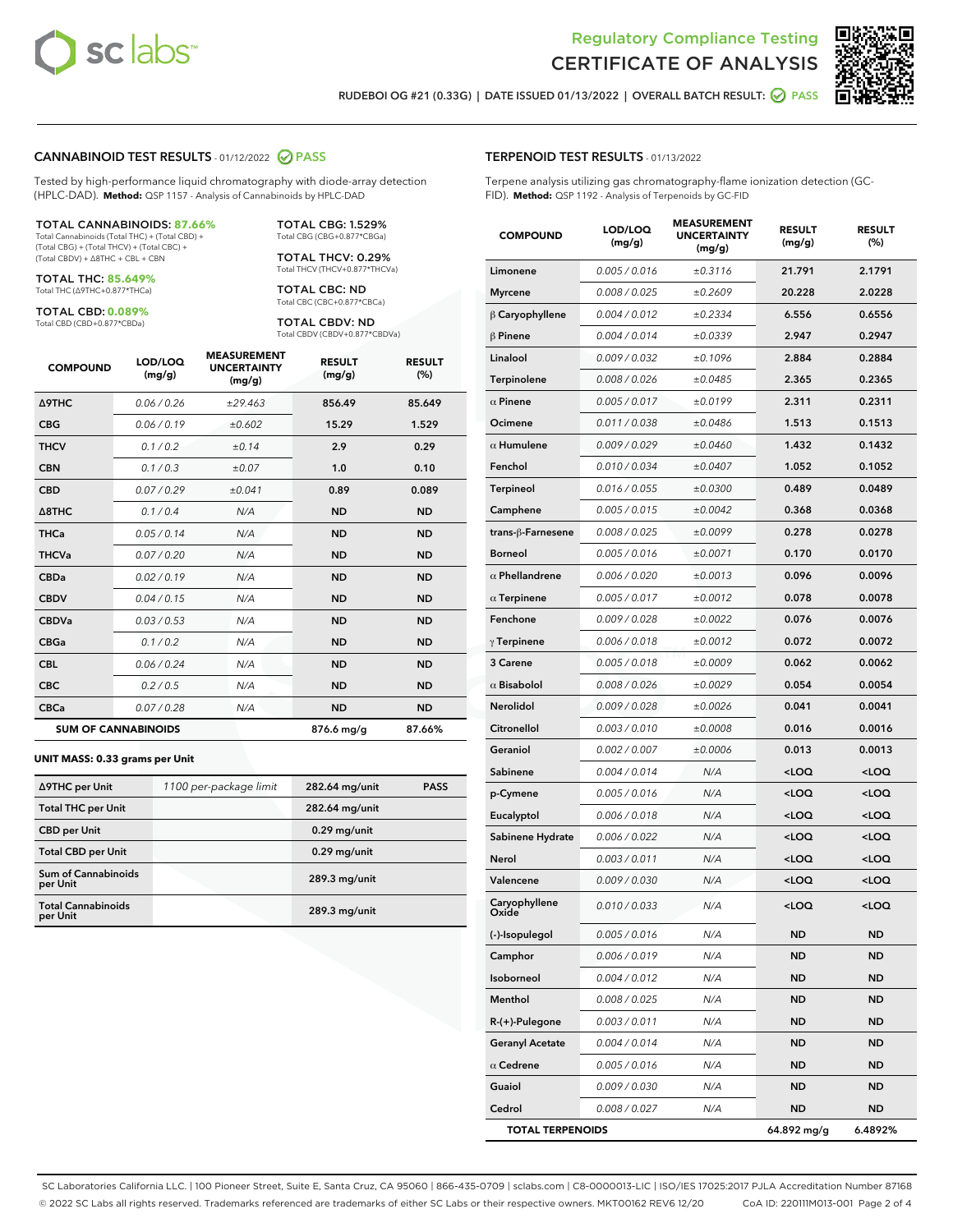



RUDEBOI OG #21 (0.33G) | DATE ISSUED 01/13/2022 | OVERALL BATCH RESULT: @ PASS

# CATEGORY 1 PESTICIDE TEST RESULTS - 01/13/2022 2 PASS

Pesticide and plant growth regulator analysis utilizing high-performance liquid chromatography-mass spectrometry (HPLC-MS) or gas chromatography-mass spectrometry (GC-MS). \*GC-MS utilized where indicated. **Method:** QSP 1212 - Analysis of Pesticides and Mycotoxins by LC-MS or QSP 1213 - Analysis of Pesticides by GC-MS

| <b>COMPOUND</b>             | LOD/LOQ<br>$(\mu g/g)$ | <b>ACTION</b><br><b>LIMIT</b><br>$(\mu g/g)$ | <b>MEASUREMENT</b><br><b>UNCERTAINTY</b><br>$(\mu g/g)$ | <b>RESULT</b><br>$(\mu g/g)$ | <b>RESULT</b> |
|-----------------------------|------------------------|----------------------------------------------|---------------------------------------------------------|------------------------------|---------------|
| Aldicarb                    | 0.03/0.08              | $>$ LOD                                      | N/A                                                     | <b>ND</b>                    | <b>PASS</b>   |
| Carbofuran                  | 0.02 / 0.05            | $\ge$ LOD                                    | N/A                                                     | <b>ND</b>                    | <b>PASS</b>   |
| Chlordane*                  | 0.03 / 0.08            | $\ge$ LOD                                    | N/A                                                     | <b>ND</b>                    | <b>PASS</b>   |
| Chlorfenapyr*               | 0.03/0.10              | $\ge$ LOD                                    | N/A                                                     | <b>ND</b>                    | <b>PASS</b>   |
| Chlorpyrifos                | 0.02 / 0.06            | $\ge$ LOD                                    | N/A                                                     | <b>ND</b>                    | <b>PASS</b>   |
| Coumaphos                   | 0.02 / 0.07            | $\ge$ LOD                                    | N/A                                                     | <b>ND</b>                    | <b>PASS</b>   |
| Daminozide                  | 0.02/0.07              | $>$ LOD                                      | N/A                                                     | <b>ND</b>                    | <b>PASS</b>   |
| <b>DDVP</b><br>(Dichlorvos) | 0.03/0.09              | $\ge$ LOD                                    | N/A                                                     | <b>ND</b>                    | <b>PASS</b>   |
| <b>Dimethoate</b>           | 0.03/0.08              | $\ge$ LOD                                    | N/A                                                     | <b>ND</b>                    | <b>PASS</b>   |
| Ethoprop(hos)               | 0.03/0.10              | $\ge$ LOD                                    | N/A                                                     | <b>ND</b>                    | <b>PASS</b>   |
| Etofenprox                  | 0.02 / 0.06            | $\ge$ LOD                                    | N/A                                                     | <b>ND</b>                    | <b>PASS</b>   |
| Fenoxycarb                  | 0.03/0.08              | $\ge$ LOD                                    | N/A                                                     | <b>ND</b>                    | <b>PASS</b>   |
| Fipronil                    | 0.03/0.08              | $\ge$ LOD                                    | N/A                                                     | <b>ND</b>                    | <b>PASS</b>   |
| Imazalil                    | 0.02 / 0.06            | $>$ LOD                                      | N/A                                                     | <b>ND</b>                    | <b>PASS</b>   |
| Methiocarb                  | 0.02 / 0.07            | $>$ LOD                                      | N/A                                                     | <b>ND</b>                    | <b>PASS</b>   |
| Methyl<br>parathion         | 0.03/0.10              | $>$ LOD                                      | N/A                                                     | <b>ND</b>                    | <b>PASS</b>   |
| <b>Mevinphos</b>            | 0.03/0.09              | $\ge$ LOD                                    | N/A                                                     | <b>ND</b>                    | <b>PASS</b>   |
| Paclobutrazol               | 0.02 / 0.05            | $>$ LOD                                      | N/A                                                     | <b>ND</b>                    | <b>PASS</b>   |
| Propoxur                    | 0.03/0.09              | $\ge$ LOD                                    | N/A                                                     | <b>ND</b>                    | <b>PASS</b>   |
| Spiroxamine                 | 0.03 / 0.08            | $\ge$ LOD                                    | N/A                                                     | <b>ND</b>                    | <b>PASS</b>   |
| Thiacloprid                 | 0.03/0.10              | $\ge$ LOD                                    | N/A                                                     | <b>ND</b>                    | <b>PASS</b>   |

#### CATEGORY 2 PESTICIDE TEST RESULTS - 01/13/2022 2 PASS

| <b>COMPOUND</b>          | LOD/LOQ<br>$(\mu g/g)$ | <b>ACTION</b><br><b>LIMIT</b><br>$(\mu g/g)$ | <b>MEASUREMENT</b><br><b>UNCERTAINTY</b><br>$(\mu g/g)$ | <b>RESULT</b><br>$(\mu g/g)$ | <b>RESULT</b> |
|--------------------------|------------------------|----------------------------------------------|---------------------------------------------------------|------------------------------|---------------|
| Abamectin                | 0.03/0.10              | 0.1                                          | N/A                                                     | <b>ND</b>                    | <b>PASS</b>   |
| Acephate                 | 0.02/0.07              | 0.1                                          | N/A                                                     | <b>ND</b>                    | <b>PASS</b>   |
| Acequinocyl              | 0.02/0.07              | 0.1                                          | N/A                                                     | <b>ND</b>                    | <b>PASS</b>   |
| Acetamiprid              | 0.02/0.05              | 0.1                                          | N/A                                                     | <b>ND</b>                    | <b>PASS</b>   |
| Azoxystrobin             | 0.02/0.07              | 0.1                                          | N/A                                                     | <b>ND</b>                    | <b>PASS</b>   |
| <b>Bifenazate</b>        | 0.01/0.04              | 0.1                                          | N/A                                                     | <b>ND</b>                    | <b>PASS</b>   |
| <b>Bifenthrin</b>        | 0.02 / 0.05            | 3                                            | N/A                                                     | <b>ND</b>                    | <b>PASS</b>   |
| <b>Boscalid</b>          | 0.03/0.09              | 0.1                                          | N/A                                                     | <b>ND</b>                    | <b>PASS</b>   |
| Captan                   | 0.19/0.57              | 0.7                                          | N/A                                                     | <b>ND</b>                    | <b>PASS</b>   |
| Carbaryl                 | 0.02/0.06              | 0.5                                          | N/A                                                     | <b>ND</b>                    | <b>PASS</b>   |
| Chlorantranilip-<br>role | 0.04/0.12              | 10                                           | N/A                                                     | <b>ND</b>                    | <b>PASS</b>   |
| Clofentezine             | 0.03/0.09              | 0.1                                          | N/A                                                     | <b>ND</b>                    | <b>PASS</b>   |

## CATEGORY 2 PESTICIDE TEST RESULTS - 01/13/2022 continued

| <b>COMPOUND</b>               | LOD/LOQ<br>(µg/g) | <b>ACTION</b><br><b>LIMIT</b><br>$(\mu g/g)$ | <b>MEASUREMENT</b><br><b>UNCERTAINTY</b><br>$(\mu g/g)$ | <b>RESULT</b><br>(µg/g) | <b>RESULT</b> |
|-------------------------------|-------------------|----------------------------------------------|---------------------------------------------------------|-------------------------|---------------|
| Cyfluthrin                    | 0.12 / 0.38       | $\overline{c}$                               | N/A                                                     | <b>ND</b>               | <b>PASS</b>   |
| Cypermethrin                  | 0.11 / 0.32       | 1                                            | N/A                                                     | ND                      | <b>PASS</b>   |
| Diazinon                      | 0.02 / 0.05       | 0.1                                          | N/A                                                     | ND                      | <b>PASS</b>   |
| Dimethomorph                  | 0.03 / 0.09       | 2                                            | N/A                                                     | ND                      | <b>PASS</b>   |
| Etoxazole                     | 0.02 / 0.06       | 0.1                                          | N/A                                                     | <b>ND</b>               | <b>PASS</b>   |
| Fenhexamid                    | 0.03 / 0.09       | 0.1                                          | N/A                                                     | <b>ND</b>               | <b>PASS</b>   |
| Fenpyroximate                 | 0.02 / 0.06       | 0.1                                          | N/A                                                     | ND                      | <b>PASS</b>   |
| Flonicamid                    | 0.03 / 0.10       | 0.1                                          | N/A                                                     | ND                      | <b>PASS</b>   |
| Fludioxonil                   | 0.03 / 0.10       | 0.1                                          | N/A                                                     | <b>ND</b>               | <b>PASS</b>   |
| Hexythiazox                   | 0.02 / 0.07       | 0.1                                          | N/A                                                     | ND                      | <b>PASS</b>   |
| Imidacloprid                  | 0.04 / 0.11       | 5                                            | N/A                                                     | ND                      | <b>PASS</b>   |
| Kresoxim-methyl               | 0.02 / 0.07       | 0.1                                          | N/A                                                     | <b>ND</b>               | <b>PASS</b>   |
| <b>Malathion</b>              | 0.03 / 0.09       | 0.5                                          | N/A                                                     | ND                      | <b>PASS</b>   |
| Metalaxyl                     | 0.02 / 0.07       | $\overline{c}$                               | N/A                                                     | ND                      | <b>PASS</b>   |
| Methomyl                      | 0.03 / 0.10       | 1                                            | N/A                                                     | <b>ND</b>               | <b>PASS</b>   |
| Myclobutanil                  | 0.03 / 0.09       | 0.1                                          | N/A                                                     | ND                      | <b>PASS</b>   |
| Naled                         | 0.02 / 0.07       | 0.1                                          | N/A                                                     | ND                      | <b>PASS</b>   |
| Oxamyl                        | 0.04 / 0.11       | 0.5                                          | N/A                                                     | ND                      | <b>PASS</b>   |
| Pentachloronitro-<br>benzene* | 0.03 / 0.09       | 0.1                                          | N/A                                                     | ND                      | <b>PASS</b>   |
| Permethrin                    | 0.04 / 0.12       | 0.5                                          | N/A                                                     | <b>ND</b>               | <b>PASS</b>   |
| Phosmet                       | 0.03 / 0.10       | 0.1                                          | N/A                                                     | <b>ND</b>               | <b>PASS</b>   |
| Piperonylbu-<br>toxide        | 0.02 / 0.07       | 3                                            | N/A                                                     | ND                      | <b>PASS</b>   |
| Prallethrin                   | 0.03 / 0.08       | 0.1                                          | N/A                                                     | <b>ND</b>               | <b>PASS</b>   |
| Propiconazole                 | 0.02 / 0.07       | 0.1                                          | N/A                                                     | ND                      | <b>PASS</b>   |
| Pyrethrins                    | 0.04 / 0.12       | 0.5                                          | N/A                                                     | ND                      | <b>PASS</b>   |
| Pyridaben                     | 0.02 / 0.07       | 0.1                                          | N/A                                                     | ND                      | <b>PASS</b>   |
| Spinetoram                    | 0.02 / 0.07       | 0.1                                          | N/A                                                     | ND                      | <b>PASS</b>   |
| Spinosad                      | 0.02 / 0.07       | 0.1                                          | N/A                                                     | ND                      | <b>PASS</b>   |
| Spiromesifen                  | 0.02 / 0.05       | 0.1                                          | N/A                                                     | <b>ND</b>               | <b>PASS</b>   |
| Spirotetramat                 | 0.02 / 0.06       | 0.1                                          | N/A                                                     | ND                      | <b>PASS</b>   |
| Tebuconazole                  | 0.02 / 0.07       | 0.1                                          | N/A                                                     | ND                      | <b>PASS</b>   |
| Thiamethoxam                  | 0.03 / 0.10       | 5                                            | N/A                                                     | <b>ND</b>               | <b>PASS</b>   |
| Trifloxystrobin               | 0.03 / 0.08       | 0.1                                          | N/A                                                     | <b>ND</b>               | <b>PASS</b>   |

SC Laboratories California LLC. | 100 Pioneer Street, Suite E, Santa Cruz, CA 95060 | 866-435-0709 | sclabs.com | C8-0000013-LIC | ISO/IES 17025:2017 PJLA Accreditation Number 87168 © 2022 SC Labs all rights reserved. Trademarks referenced are trademarks of either SC Labs or their respective owners. MKT00162 REV6 12/20 CoA ID: 220111M013-001 Page 3 of 4